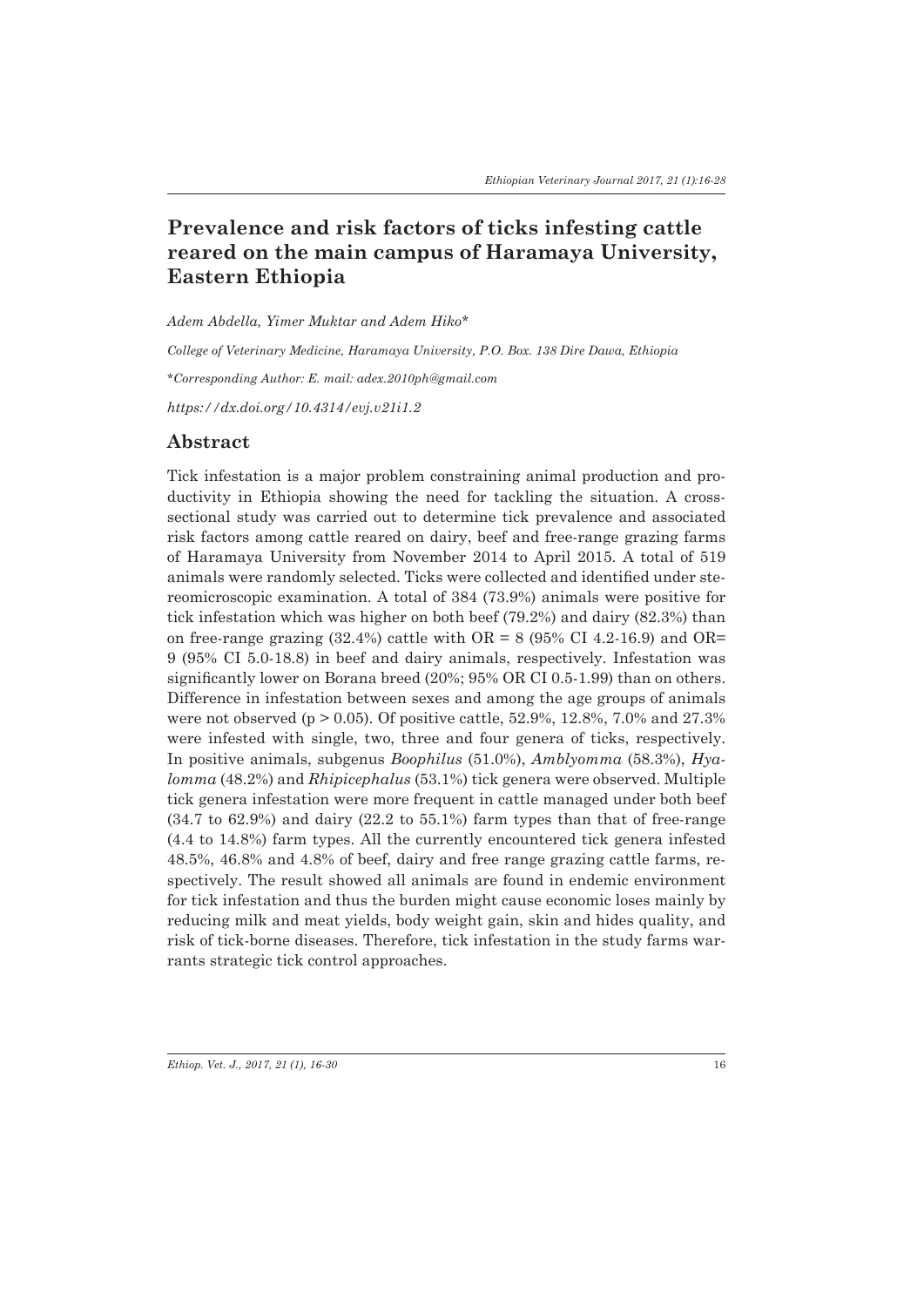**Keywords:** Beef farm; Dairy farm; Free-range grazing; Infestation; Tick genera

# **Introduction**

Tick infestation and tick-borne diseases (TBDs) are the major problems in livestock production in Sub-Saharan Africa (Mattioli *et al*., 2000; Jongejan and Uilenberg, 2004). Tick-borne diseases, namely, East Coast Fever, anaplasmosis, babesiosis and cowdriosis have been reported to affect the optimal livestock productivity in East African region (McCosker *et al*., 1993). Apart from acting as vectors for TBDs, ticks have been recognized as important ectoparasites of livestock by sucking blood, causing local necrosis which results in low quality hides (Jongejan and Uilenberg, 2004), secondary bacterial infections (Ambrose *et al*., 1999), lowering productivity in terms of weight gain (Pegram and Oosterwijk, 1990) and milk yield (Sajid *et al*., 2007), increasing susceptibility to the other diseases (De Castro, 1997), dermatosis, toxicosis and paralysis (Solomon Gebre and Kaaya, 1998). Based on the number of hosts required to complete their development during their life cycle, ticks can be classified as one-host, two-host and three-host ticks (Walker *et al.,* 2003). Due to medical and veterinary importance of ticks, their control and the transmission of tickborne diseases remain a challenge for the cattle industry in tropical and subtropical areas of the world (Lodos *et al*., 2000). Tackling ticks is a priority for many countries in tropical and subtropical regions (Lodos *et al*., 2000) including Ethiopia (Solomon Gebre and Kaaya, 1998; Sileshi Mekonnen *et al.,* 2001; Feyissa Regassa, 2001). In Ethiopia, ticks incur the economic loss when they infest cattle. Several previous studies were made on tick prevalence, body distribution, number, male to female ratio (Solomon Gebre and Kaaya, 1998; Mekonnen Sileshi *et al.,* 2001; Feyissa Regassa, 2001; Belew Tiki and Mekonnen Addis, 2011, Tadesse Birhanu and Sultan Abdella, 2014) on cattle in different parts of Ethiopia. Although ticks cause huge economic loss of significance in the livestock industry in Ethiopia, not much research work has been done to elucidate the extent of the problem in the present study area. Therefore, this study was conducted to determine tick prevalence and degrees of infestation as well as associated risk factors in three cattle farming systems of Haramaya University in Ethiopia.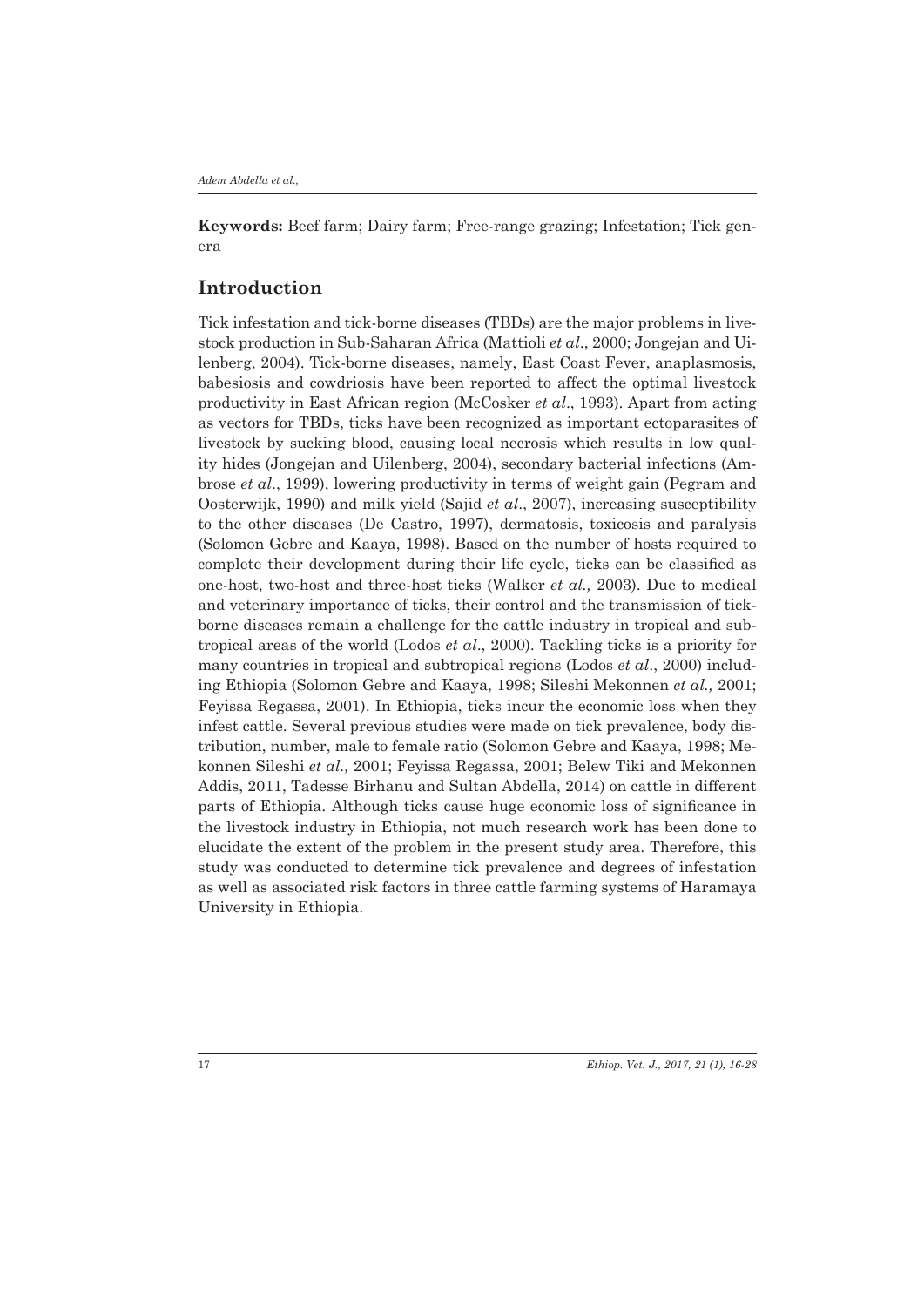# **Materials and Methods**

#### **Study area**

The study was undertaken from November 2014 to April 2015 on the main campus of Haramaya University, which is located in the East Hararighe Zone of Oromia Regional State, Ethiopia, at the distance of about 500 km east of Addis Ababa, the capital city of Ethiopia. The altitude of study area is about  $2047$ m above sea level and located at  $41^{\text{o}}$  59' 58" latitude and 09 $^{\text{o}}$  10' 24" longitudes. The area has native grasses and legumes interspersed vegetation with open Acacia shrub land and 18°C mean annual temperature and 65% relative humidity and receives 900 mm annual rainfall with a bimodal distribution pattern, peaking in mid-April and mid-August. There are four seasons, as a short rainy season (mid-March to mid-May), a short dry season (end of May to end of June), a long wet season (early July to mid-October) and long dry season (end of October to end of February). Main pasture production is expected after the short rain season, continuing until the end of the long wet season (NMSA, 2013).

### **Study animals and farm description**

The animals selected for the study were drawn from different production systems: dairy, beef and free grazing production systems. The dairy farm consisted of Holstein Friesian and Jersey exotic breeds with few pasture grazing period. Preventive veterinary practices like use of anthelmintics, vaccination, manual removal and other biosecurity were periodically applied (Adem Hiko and Anteneh Wondimu, 2011). Beef farm animals are mainly the Hararighe highland local breed purchased from different districts of East Hararighe Zone, of Oromia Regional State. The animals are kept for three or more months under semi-extensive farming system with frequent grazing. On the other hand, the free-range grazing production system is of the Borana local breed cattle used mainly for research purpose. They are totally kept under free range pasture grazing condition.

#### **Study design and sample size determination**

A cross-sectional study was carried out on the selected cattle farm type. The required sample size for the study was determined according to formula given by Thrusfield (2007) at 50% expected prevalence, 5% desired precision and 95% confidence interval. The computed sample size was 384, but the number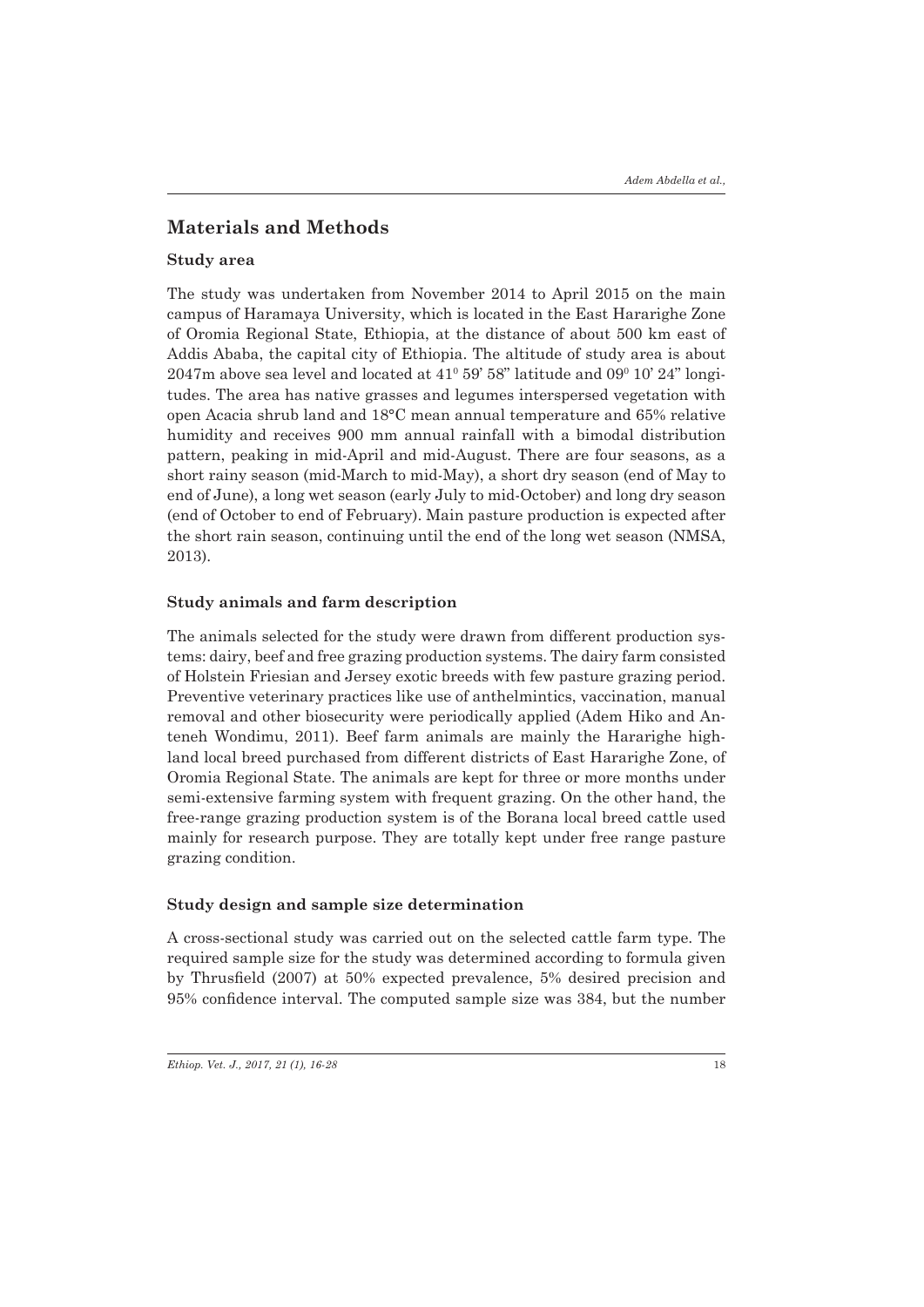was increased to 519 animals. These animals were sampled using systematic random sampling techniques by taking into account the variation of age, sex, breeds and body condition of animals of the 3 breeds of cattle. Age of the animals were determined as young  $\leq 1$  year), adult (1-3 years) and old  $\geq 3$  years) (Nicholson and Butterworth, 1996). The body condition scores were classified as good, medium and poor were based on criteria set by Nicholson and Butterworth (1996).

#### **Tick collection and laboratory examination**

The whole body part of each study animal was examined for the presences of ticks. From positive animals, ticks were collected into universal bottles by considering the body regions of the animal. The collected ticks were preserved in 70% ethyl alcohol and transported to Parasitology Diagnostic Laboratory, College of Veterinary Medicine, Haramaya University. Identification and classification into respective genera was made according to Walker *et al.* (2003) guidelines using gross and stereomicroscopic examination.

#### **Data analysis**

The collected data from the field were entered into excel sheet and analyzed by using SPSS version 20. Microsoft excel spread sheet. The data were analyzed by using Statistical Package for Social Students (SPSS) version 21 and Win-Pepi 11.35 soft wares. Descriptive statistics was used to determine the tick infestation and assess any association between the tick infestations with host risk factors (sex, age, breed and body condition score). In all the analyses, confidence level was held at 95% and P<0.05 was set for significance.

## **Results**

Overall 73.9% of examined cattle were positive for tick infestations (Table 1). Tick prevalence in free-range grazing farm (32.4%) was significantly lower than in both beef farm (79.2%;  $OR = 7.9$ ;  $95\% \ OR \ CI \ 4.2-16.9$ ) and dairy farming (82.3%; OR = 9.6; 95% OR CI 5.0-18.8). Significantly lower ( $p < 0.05$ ) on Borana breed (20%; 95% OR CI 0.5-1.99) than others. But differences in infestation between sex gropes  $(p > 0.05)$  and among age groups of animals were not observed (p>0.05).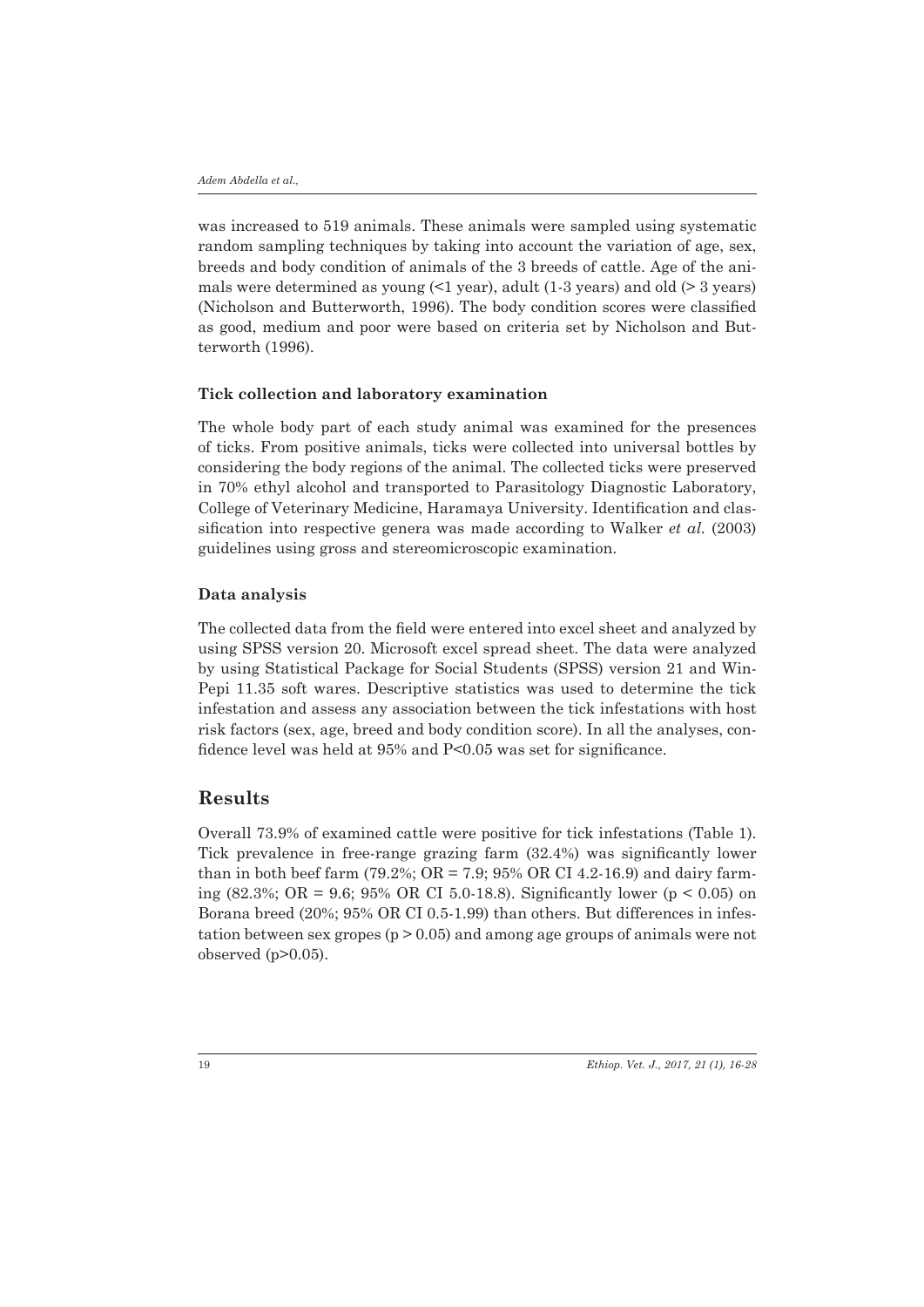| <b>Risk factors</b> |                          | No.<br>Examined | No. $(\%)$<br>Positive | $OR*$        | 95% OR<br>CI  | $P-value$ |
|---------------------|--------------------------|-----------------|------------------------|--------------|---------------|-----------|
| Farm type           | Free grazing farming     | 71              | 23(32.4)               | $\mathbf{1}$ | $0.6 - 1.6$   | 0.00      |
|                     | Beef farming             | 245             | 194 (79.2)             | 7.9          | $4.2 - 16.9$  |           |
| <b>Breed</b>        | Dairy farming            | 203             | 167(82.3)              | 9.6          | 5.0-18.8      |           |
|                     | Borana                   | 65              | 13(20.0)               | $\mathbf{1}$ | $0.5 - 1.99$  | 0.00      |
|                     | Holstein Friesian        | 178             | 145(81.5)              | 17.6         | 8.2-38.6      |           |
|                     | Hararighe H <sup>*</sup> | 247             | 202 (81.8)             | 17.9         | 8.6-38.6      |           |
|                     | Jersey                   | 29              | 24 (82.8)              | 19.2         | 5.5-74.1      |           |
| <b>Sex</b>          | Female                   | 244             | 167(68.4)              | $\mathbf{1}$ | $0.9 - 1.13$  | 0.174     |
|                     | Male                     | 275             | 217 (78.9)             | 1.7          | 1.14-2.6      |           |
| Age                 | Adult                    | 216             | 145(67.1)              | 1            | $0.6 - 1.52$  | 0.06      |
|                     | Young                    | 79              | 54 (68.4)              | 1.1          | $0.59 - 1.9$  |           |
|                     | Old                      | 224             | 185(82.6)              | 2.3          | $1.45 - 3.7$  |           |
| Body<br>condition   | Good                     | 231             | 134(58.0)              | $\mathbf{1}$ | $0.68 - 1.47$ | 0.00      |
|                     | Medium                   | 224             | 187(83.5)              | 3.6          | $2.3 - 5.8$   |           |
|                     | Poor                     | 64              | 63 (98.4)              | 45           | 7.5-184       |           |
| Total               |                          | 519             | 384 (73.9)             |              |               |           |

**Table 1. Overall tick prevalence in study cattle farming systems based on the considered risk factors.** 

*Note:* Hararighe H\* = Hararighe Highland Breeds; *\*OR=Oddis ratio; CI = Confidence interval*

Four tick genera, consisting *Subgenus Boophilus, Amblyomma, Hyalomma*  and *Rhipicephalus* were observed respectively on 51.0%, 58.3%, 48.2% and 53.1% infested animals (Table 2). Infestation percentage by these tick genera was variable in degrees but observed in all farm types, breed, sex, age and body condition of animals.

As shown in Fig.1, single to multiple of three tick genera and one subgenus infestation were frequent in cattle managed under both beef (34.7-62.9%) and dairy (22.2-55.1%) farming stems than that of free-range farm (4.4-14.8%).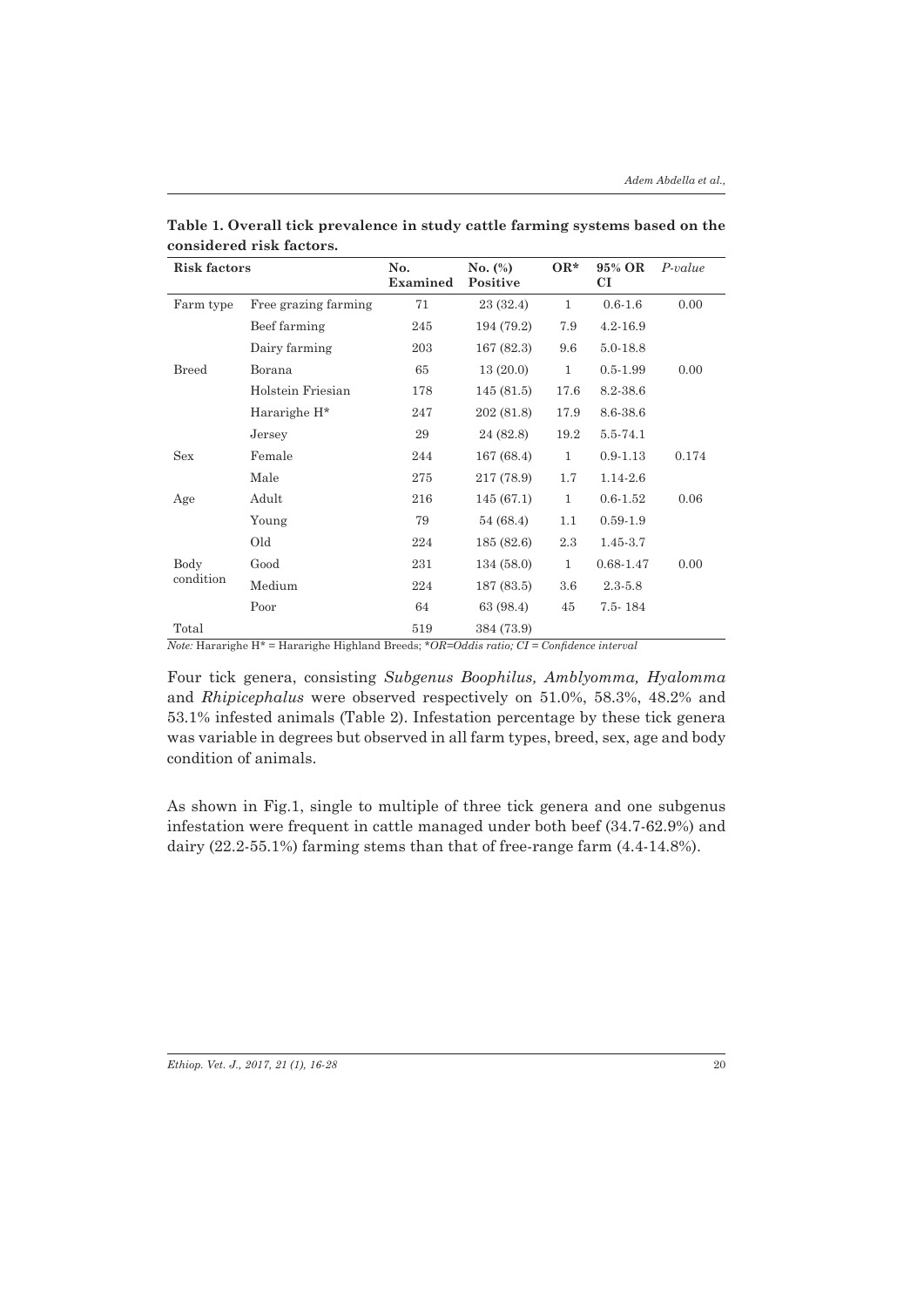#### *Adem Abdella et al.,*

| Risk factors of   |                       | No. of<br>positive<br>animal | No. (%) of positive animal for tick genus |            |            |               |  |
|-------------------|-----------------------|------------------------------|-------------------------------------------|------------|------------|---------------|--|
|                   |                       |                              | Subgenus<br>Boophilus                     | Amblyomma  | Hyalomma   | Rhipicephalus |  |
| Farming<br>system | Beef farm             | 194                          | 91 (46.9)                                 | 116(54.8)  | 91 (46.9)  | 103(53.9)     |  |
|                   | Dairy farm            | 167                          | 93 (55.7)                                 | 91 (54.5)  | 83 (49.7)  | 89 (53.3)     |  |
|                   | Free grazing<br>farm  | 23                           | 12(52.2)                                  | 17 (73.9)  | 11(47.8)   | 12(52.2)      |  |
| <b>Breed</b>      | Borana                | 13                           | 7(53.9)                                   | 7(53.9)    | 5(38.5)    | 9(69.2)       |  |
|                   | Holstein<br>Friesian  | 145                          | 86 (59.5)                                 | 80 (55.2)  | 71 (48.9)  | 74 (51.0)     |  |
|                   | Hararighe<br>Highland | 202                          | 94 (46.5)                                 | 126(62.4)  | 95 (47.0)  | 106(52.5)     |  |
|                   | Jersey                | 24                           | 9(37.5)                                   | 11(45.8)   | 14(58.3)   | 15(62.5)      |  |
| <b>Sex</b>        | Female                | 167                          | 95 (56.9)                                 | 95 (56.9)  | 88 (52.7)  | 88 (52.7)     |  |
|                   | Male                  | 217                          | 101(46.5)                                 | 129(59.5)  | 97 (44.7)  | 116(53.5)     |  |
| Age               | Adult                 | 145                          | 71 (48.9)                                 | 89 (61.4)  | 74 (51.0)  | 83 (57.2)     |  |
|                   | Young                 | 54                           | 28 (51.9)                                 | 25 (46.3)  | 22(40.7)   | 19(35.2)      |  |
|                   | Old                   | 185                          | 97 (52.9)                                 | 110(59.5)  | 89 (48.1)  | 102(55.1)     |  |
| Body<br>condition | Good                  | 134                          | 72 (53.7)                                 | 76 (56.7)  | 62(46.3)   | 75 (55.9)     |  |
|                   | Medium                | 187                          | 99 (52.9)                                 | 111(59.4)  | 96 (51.3)  | 92 (49.2)     |  |
|                   | Poor                  | 63                           | 25(39.7)                                  | 37 (58.7)  | 27(42.9)   | 37 (58.9)     |  |
| Total             |                       | 384                          | 196(51.0)                                 | 224 (58.3) | 185 (48.2) | 204(53.1)     |  |

**Table 2. Prevalence of tick genera in study cattle farming systems based on the considered risk factors**



**Figure 1. Single to multiple tick genera on cattle in the study farming systems**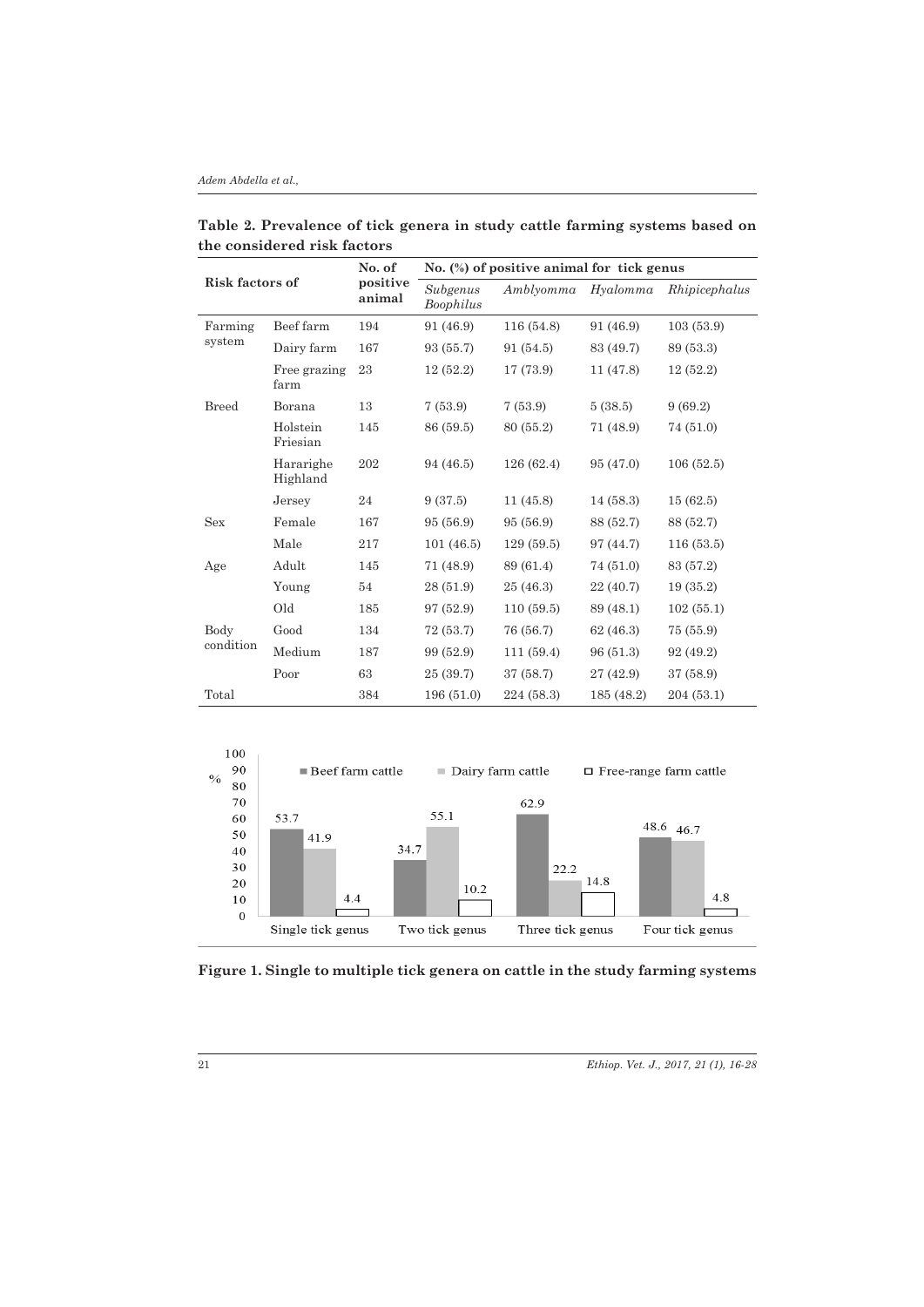For all genera combination, highest infestation was observed in beef farm followed by dairy than the free-range type (Table 3). Beef farm (48.5%), dairy farm (46.78%) and free range razing farm (4.8%) tick positive cattle were infested by four tick genera (*Subgenus Boophilus, Amblyomma, Hyalomma,* and *Rhipicephalus*).

| <b>Tick</b><br><b>Status</b> | Tick genera                                                     | No. (%) of positive tick animal by farm<br>type | Total No.<br>$(\%)$ |            |            |
|------------------------------|-----------------------------------------------------------------|-------------------------------------------------|---------------------|------------|------------|
|                              |                                                                 | <b>Beef</b>                                     | Dairy               | Free-range |            |
| Single tick<br>genera        | Subgenus Boophilus                                              | 16(50.0)                                        | 15(46.8)            | 1(3.1)     | 32(8.3)    |
|                              | Amblyomma                                                       | 41(60.3)                                        | 22 (32.4)           | 5(7.4)     | 68 (17.7)  |
|                              | Hyalomma                                                        | 19(48.7)                                        | 19 (48.7)           | 1(2.6)     | 39 (10.2)  |
|                              | Rhipicephalus                                                   | 33 (51.6)                                       | 29 (45.3)           | 2(3.1)     | 64 (16.7)  |
|                              | Sub total                                                       |                                                 |                     |            | 203 (52.9) |
|                              | Subgenus Boophilus,<br>Amblyomma                                | 11 (37.9)                                       | 15(51.7)            | 3(10.3)    | 29 (7.6)   |
| Two tick genera              | Boophilus,<br>Hyalomma                                          | 4(28.5)                                         | 9(64.3)             | 1(7.1)     | 14(3.6)    |
|                              | Subgenus Boophilus,<br>Rhipicephalus                            | 2(33.3)                                         | 3(50.0)             | 1(16.6)    | 6(1.5)     |
|                              | Sub total                                                       |                                                 |                     |            | 49 (12.8)  |
| Three tick genera            | Subgenus Boophilus,<br>Amblyomma,<br>Hyalomma                   | 3(60.0)                                         | 1(20.0)             | 1(20.0)    | 5(1.3)     |
|                              | Subgenus Boophilus,<br>Amblyomma,<br>Rhipicephalus              | 4(80.0)                                         | 1(20.0)             | 0(0)       | 5(1.3)     |
|                              | Amblyomma,<br>Hyalomma,<br>Rhipicephalus                        | 10(58.8)                                        | 4(23.5)             | 3(17.6)    | 17(4.4)    |
|                              | Sub total                                                       |                                                 |                     |            | 27(7.0)    |
| Four tick                    | Subgenus Boophilus,<br>Amblyomma,<br>Hyalomma,<br>Rhipicephalus | 51(48.5)                                        | 49 (46.78)          | 5(4.8)     | 105(27.3)  |
| genera                       | Sub total                                                       |                                                 |                     |            | 105(27.3)  |
| Grand total                  |                                                                 | 194 (50.5)                                      | 167(43.5)           | 23(5.9)    | 384 (100)  |
|                              |                                                                 |                                                 |                     |            |            |

**Table 3. Multiple tick genera from infested cattle by the cattle farm type**

*Ethiop. Vet. J., 2017, 21 (1), 16-28* 22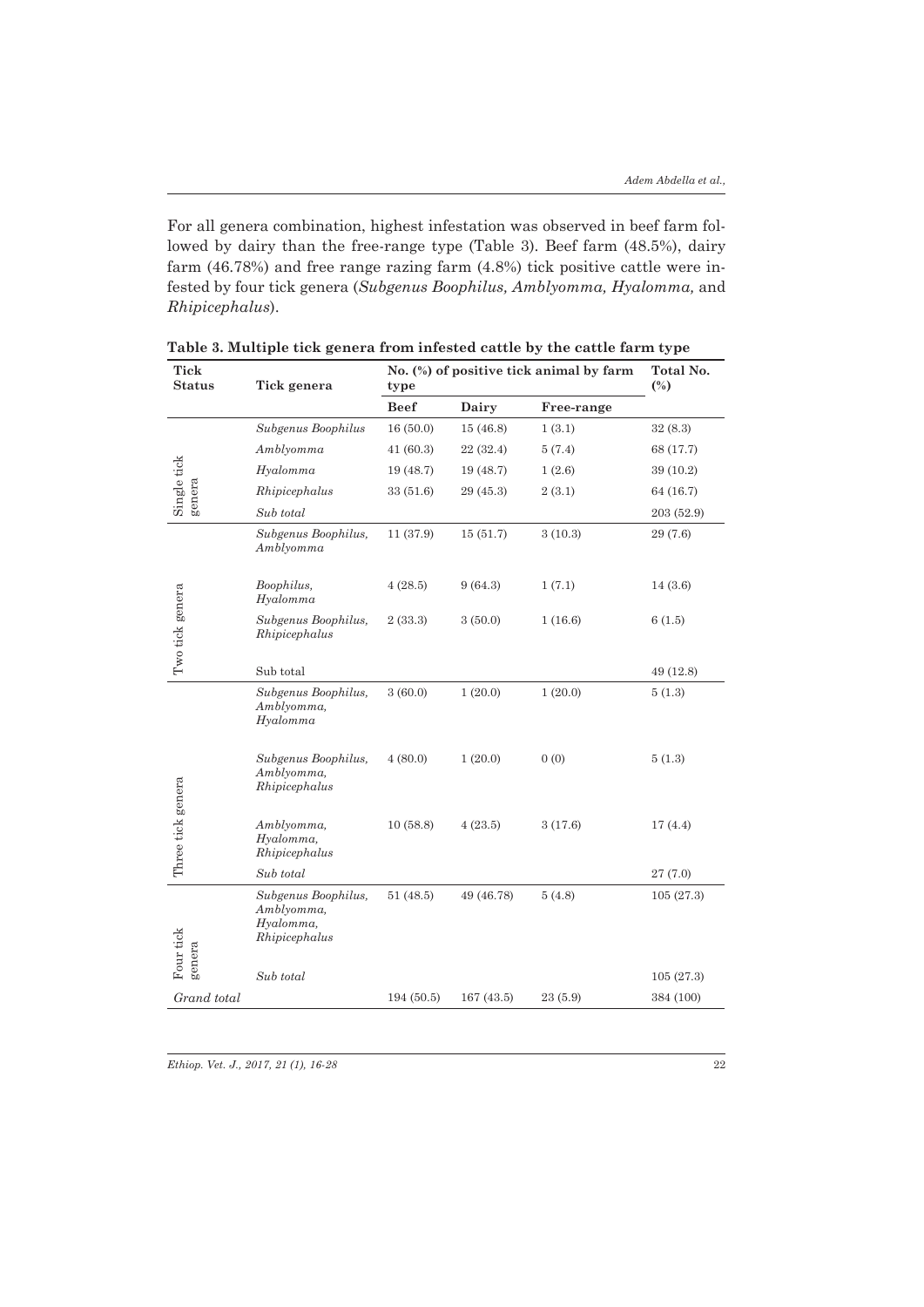# **Discussion**

Three hundred eighty-four (73.9%) of examined cattle were found to be infested with one or more tick genera, showing high chance of tick occurrence in the studied farms. It was higher than the 25.64% previous reports of Belew Tiki and Mekonnen Addis, (2011) in Holeta, Ethiopia. Tick prevalence in the studied dairy farm (82.3%) and beef farms (79.2%) were significantly higher than in free-range grazing farms (32.4%). This finding is consistent with the results reported of Pawlos Wasihun and Derese Doda (2013) in Humbo district, which was 61%. However, the result of this study contrast the previous report of Belew Tiki and Mekonnen Addis (2011) who reported tick infestation of 45.4% in cattle kept under extensive production and 10.06% in those under semi-intensive farms. It was hypothesized that regular livestock management can be reduced tick infestation in semi intensive animal while movement in extensive farming exposes cattle to tick infestation (Pawlos Wasihun and Derese Doda, 2013; Belew Tiki and Mekonnen Addis, 2011). However, the present study dairy animals were kept under few grazing period after rainy seasons (Adem Hiko and Anteneh Wondimu, 2011) which might exposed endemic tick population within the farm and the surrounding area.

With regard to beef animals, relatively higher tick prevalence situation could be associated with the collection of already infested animal from different part of east Hararighie like Kersa, Chalenko, Kobo, Haramaya and others districts and kept without treatment until slaughter. This could due to distribution of tick population in various agroecology and infesting the livestock in the location. Mekonnen Sileshi (1996) has also reported the risk and distribution of various tick genera in cattle under various agroecology of Ethiopia.

The differences among breeds with low (20.0%) in Borana breed cattle than the 81.5% in Holstein Friesian, the 82.8% in Jersey and the 81.8% in Hararighe highland were contradictory with reports of Belew Tiki and Mekonnen Addis (2011) who reported the highest prevalence in local breed (44.96%) than in both cross (15.83%) and Jersey (8.50%) breeds. The differences could be associated with the risk and differences in the farm management systems, prevalence of tick population in confined farm (Furlong *et al.*, 2007). The majority of Borana breeds are free grazing which averted the risk of drug resistant tick (Kagaruki, 1991) in cases of the present study farm. The higher tick prevalence in those of Hararighe Highland breed might be associated with purchase of already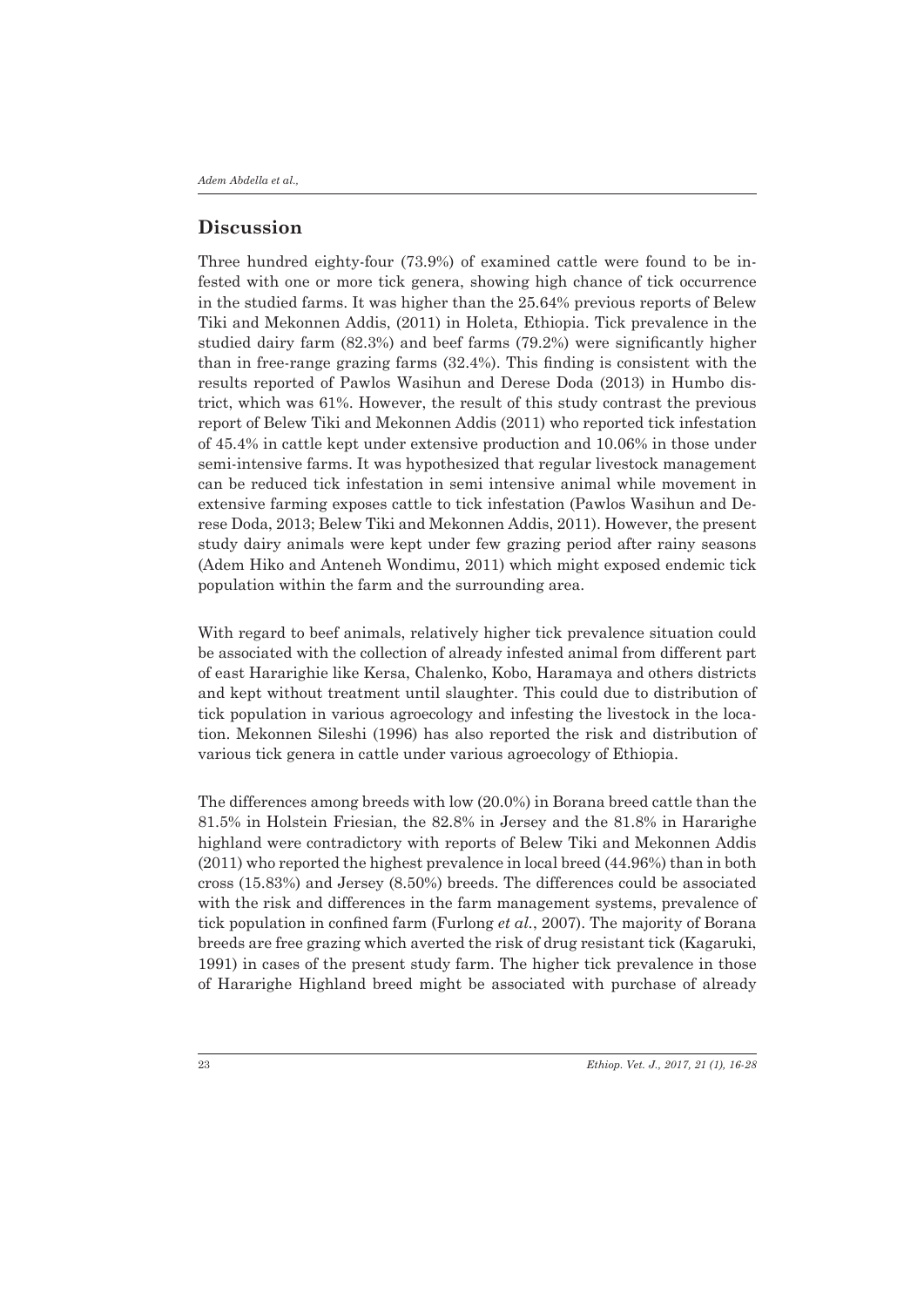infested beef cattle and kept still untreated, in the campus. These animals may also act as sources of various tick genera and species for the dairy and free grazing cattle farms as well as for sheep and goat in the respective farms.

The low tick prevalence (58.0%) in those with good body conditions than in medium (83.5%) and poor (98.4%) body condition animals were similar to the reports of Getachew Alemu *et al*. (2014) on cattle in Northwest Ethiopia. The higher prevalence of ticks in the poor body condition scores than other counter parts could be due to the less resistance behavior of weak animals to ticks infestation and the condition was aggravated by significant effects of tick on animal performance.

This study revealed similar tick infestation in females (68.4%) and males (78.9%) animals which might be due to equal exposure of both sex groups of animal. Present finding is similar with the 63.4% in males and 60.9% in females reports of Musa *et al*. (2014) in Northern Nigeria. Again similar tick infestation among adult (67.1%), young (68.4%) and older (82.6%) cattle were observed in this study which could be due to equal exposure of all studied animals regardless of age and sex under respective farming systems. But, tick infestation in younger animals had a significantly higher (85.4%) than adult (55.8%) and older animals (35.0%) (Musa *et al*., 2014). The difference might be due to variation in their immunity level against tick in cattle of Ethiopia and Nigeria.

Subgenus *Boophilus, Amblyomma*, *Hyalomma* and *Rhipicephalus* were important genera of ticks encountered with a total prevalence of 51.0, 58.3, 48.2 and 53.1% respectively. Similar genera of ticks were reports in and around Asella town by Tessema and Gashaw (2010) and in Fitche Selale, North Shewa by Tadesse Birhanu and Sultan Abdella (2014) indicating the widely distributions of these tick genera in different agroecology and geographic areas Ethiopia. The current finding showed genera of subgenus *Boophilus* (51.0%) in infested cattle in the study area and found higher than the 18.1% in and around Holeta Town (Belew Tiki and Mekonnen Addis, 2011), 15.4% in and around Asella town (Tessema and Gashaw, 2010), in Rift Valley region of Ethiopia (Solomon Gebre and Kaaya, 1998), 23.5% in Fiche (Tadesse Birhanu and Sultan Abdella, 2014). Morel (1980) stated that subgenus *B. decolaratus* is often collected in Ethiopia and abundant anywhere. But, the higher report from the current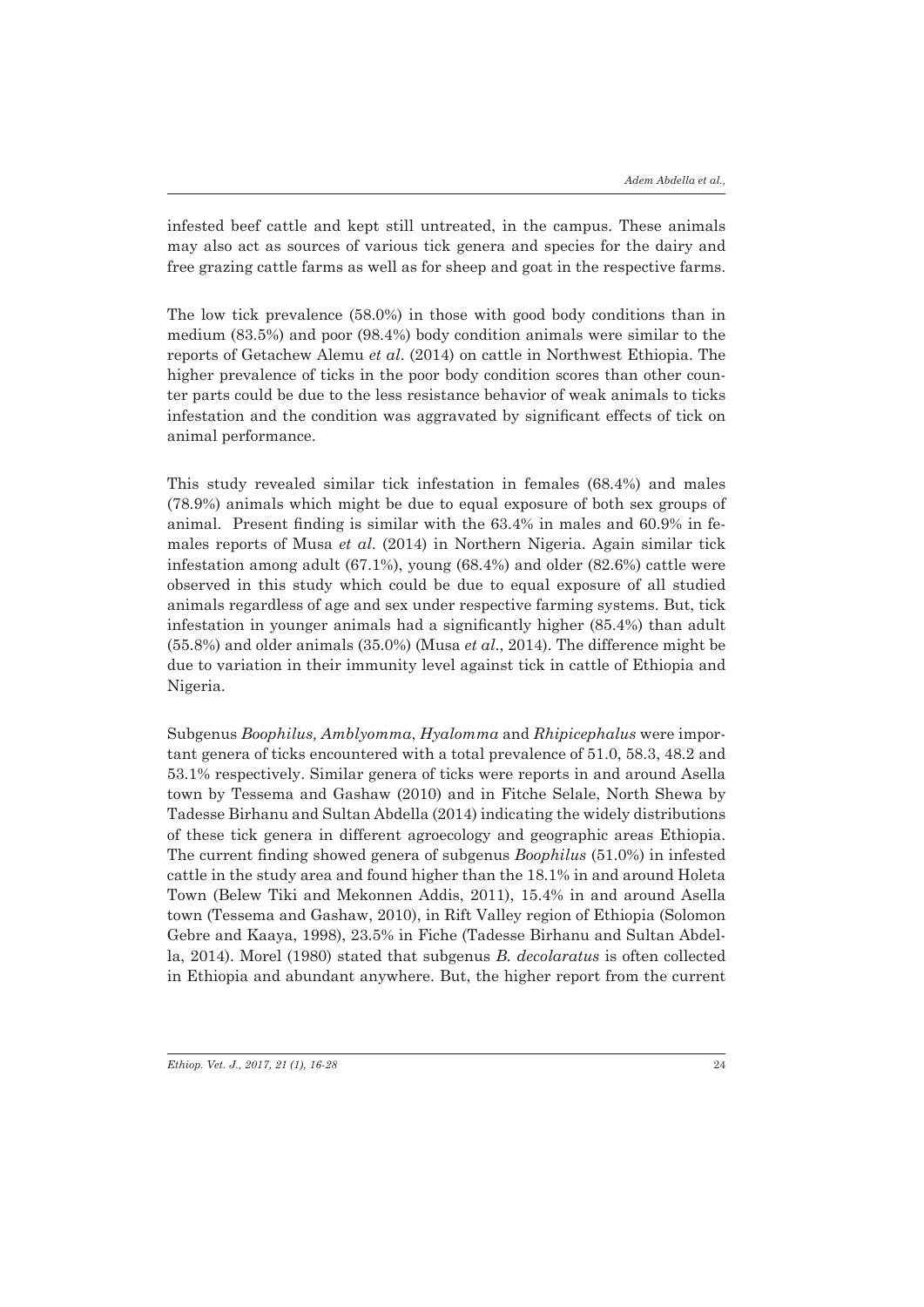finding could be associated with the wetter highlands and sub-highlands environment of Haramaya district (NMSA, 2013).

The prevalence of *Amblyomma* (58.3%) was comparable with 60.1% in and around Asella town (Tamiru Tessema and Abebaw Gashaw, 2010), but higher than the 39.1% from Fiche by Tadesse Birhanu and Sultan Abdella (2014), 45% in and around Assosa town (Bossena Fantahun and Abdu Mohamed, 2012) all from Ethiopia. *Hyalomma* (48.2%) infested cattle was higher than the 12.4% (Tadesse Birhanu and Sultan Abdella, 2014) in Fiche and 2.5% (Tessema and Gashaw, 2010) in and around Asella town. This could be due to differences in agroecology, animal management and *Hyalomma* tick burden in various area of the country. *Rhipicephalus* (53.1%) was higher than the 22% (Tessema and Gashaw, 2010), 25.0% (Tadesse Birhanu and Sultan Abdella, 2014). Moreover, the present finding of *Rhipicephalus* was higher than 31.4% reports of Kassa and Yalew in 2012 from Haramaya district showing increased prevalence of this genus in the area either due to absence of animal treatment or change in whether condition.

The observation of 52.9%, 12.8%, 7.0% and 27.3% single, two, three and four tick genera combinations infested animals with diversified tick genera in Haramaya University main campus cattle farms, and possible co-existence of different tick genera both on infested animals and in geographic area with various distribution. Similarly Hezron *et al*. (2012), Lynen *et al*. (2008) and Ogden *et al*. (2005) indicated co-existence of different tick genera between the geographic distributions of one another. This could be due to presence of suitable shrub land, temperature, relative humidity, and bimodal rainfall distribution in the studied area (NMSA, 2013) which might be favor the survival and multiplication different tick genera in the presence cattle in the area (Pegram *et al*., 1981; NMSA, 2013).

# **Conclusion**

The results of this study demonstrated that all cattle in the study sites and farms were infested by ticks of Subgenus *Boophilus, Amblyomma*, *Hyalomma*  and *Rhipicephalus* tick genera. In addition, the number of ticks found on the animals from all breeds of cattle was found to be relatively small. Therefore the result clearly showed that all animals are found in endemic environment in which the burden do not cause economic loses mainly by reducing milk and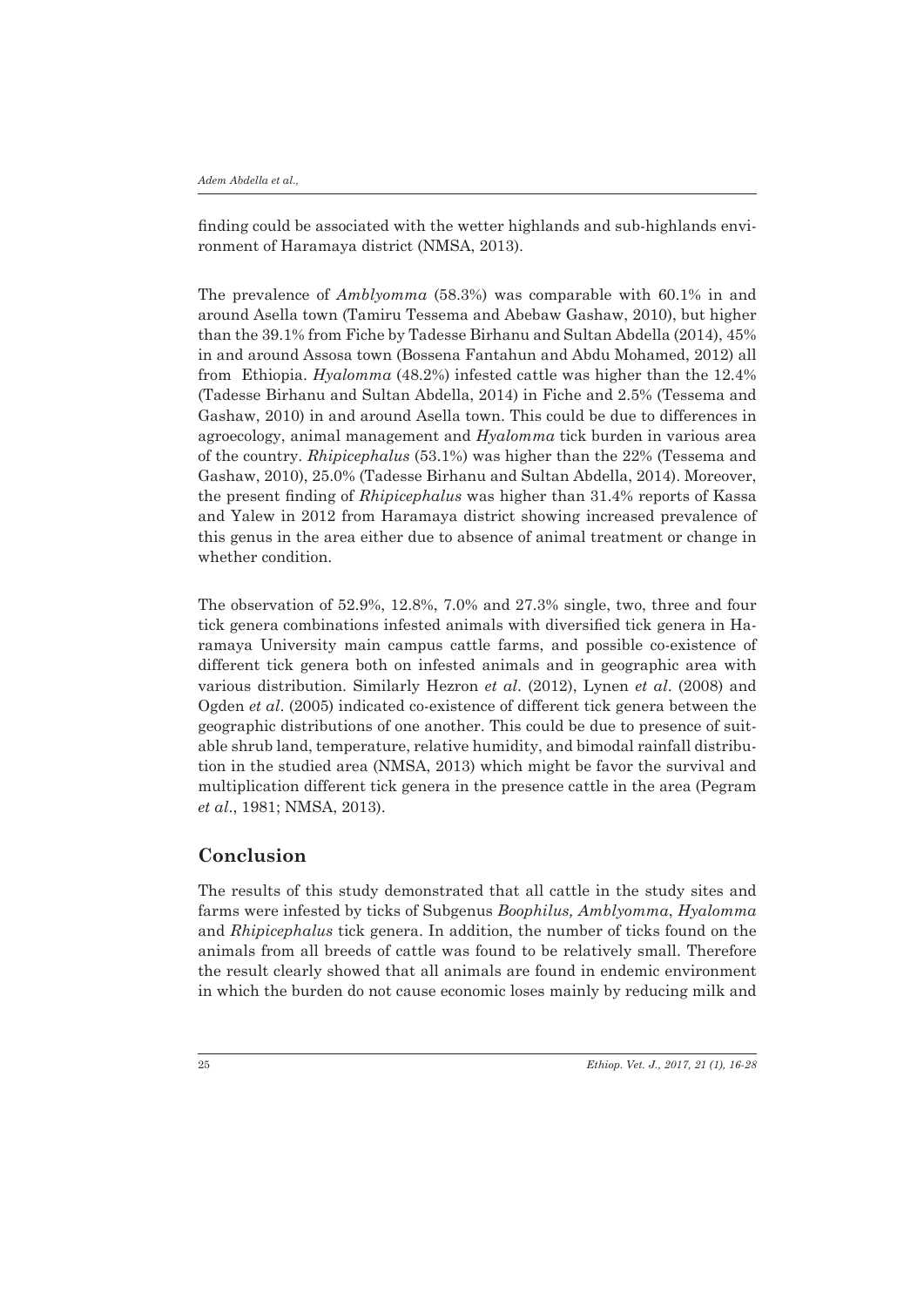meat yields, body weight gain, and risk of tick borne diseases. In addition, direct effect of ticks through skin and hide damage which downgrades quality and responsible for rejection of the product from national and international markets is also minimal. Therefore, tick infestation in the farms in the present epidemiological situation warrant strategic tick control in all study farms. In order to ascertain the current findings further studies such as prevalence of ticks to the species level and seasonal dynamics and biology of major economically important tick species should be conducted in the study areas. Only when we have these data it is possible to formulate the type of tick control methods in the present study areas and elsewhere.

### **Acknowledgements**

We extend our appreciation to technical staff members of the College of Veterinary Medicine, Haramaya University for their assistance while collecting the ticks on the farms as well as when examining them in the laboratory.

### **References**

- Ambrose, N., Lloyd, D. and Maillard, J. C., 1999. Immune response to *Dermatophilus congolensis* infections. *Parasitol. Today*., 15, 295-300.
- Birhanu T. and Abdalla, S., 2014. Prevalence and distribution of tick infestation on cattle at Fitche Selale, North Shewa, Ethiopia. *LRRD. 26, 147.* Retrieved March 23, 2016, from http://www.lrrd.org/lrrd26/8/tade26147.htm
- De Castro, J., 1997. Sustainable ticks and tick-borne disease control in livestock improvement in developing countries. *Vet. Parasitol.,* 71, 69-76.
- Fantahun, B., and Mohamed, A., 2012. Survey on the Distribution of Tick Species in and Around Assosa Town, Ethiopia. *Res, J. Vet. Sci.*, 5, 32-41.
- Furlong, J., Martins, J. R. and Prata, M. C. A., 2007. The tick of cattle and resistance: we have to celebrate. *A Hora Vet. J.,* 27, 27-34.
- Gebre S., . and Kaaya G., 1998. Development reproductive capacity and survival of *Amblyomma variegartum* and *Boophilus decoloratus* in relation host resistance and climatic factors under different field conditions. *Vet. Prasitolo*., 75, 241-253.
- Getachew A., Mersha C., Dessalegne M. and Basaznew B., 2014. Prevalence of Ixodid Ticks on Cattle in Northwest Ethiopia. *Acta Parasitol. Globalis,* 5 (2), 139-145.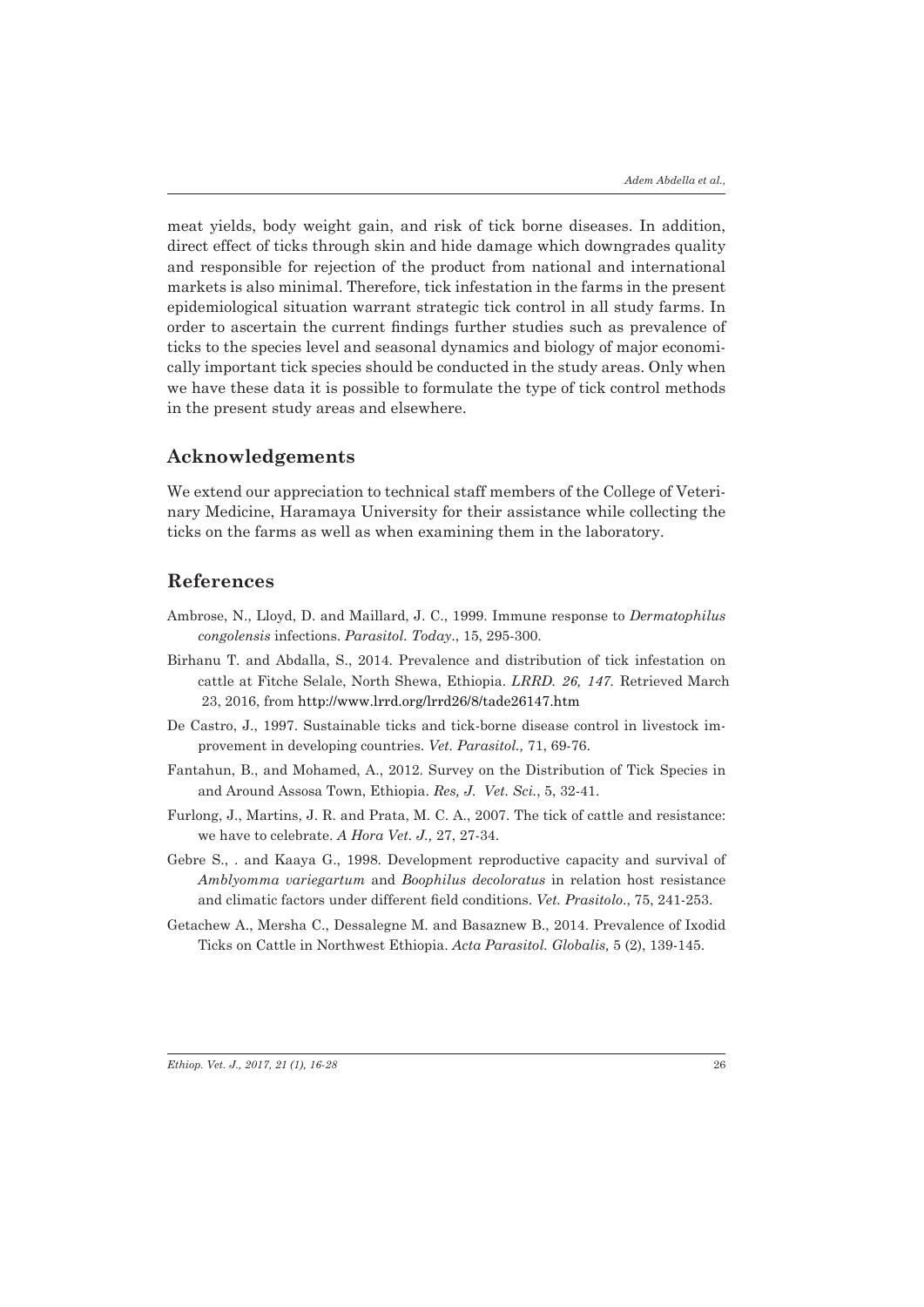- Hezron, N. E., Adrian, M. and Robinson, M., 2012. Tick infestations in extensively grazed cattle and efficacy trial of high-cis cypermethrin pour-on preparation for control of ticks in Mvomero district in Tanzania. *BMC Vet. Res*., 8, 224.
- Hiko, A. and Wondimu, A., 2011. Occurrence of nematodiasis in Holstein Friesian dairy breed. *J. Vet. Med. Anim. Hlth*., 3 (1), 6-10.
- Jongejan, F. and Uilenberg, G. 2004. The global importance of ticks. *Parasitol*., 129, 3– 14.
- Lodos, J., Boue, O. and Fuente, J., 2000. Model to simulate the effect of vaccination against *Boophilus* ticks on cattle. *Vet. Parasitol*., 87 (4), 315-326.
- Lynen, G., Zeman, P., Bakuname, C., Giulio, G. D., Mtui, P., Sanka, P. and Jongejan, F., 2007. Cattle ticks of the genera Rhipicephalus and Amblyomma of economic importance in Tanzania: distribution assessed with GIS based on an extensive field survey. *Exp Appl. Acarol*., 43, 303-319.
- Lynen, G., Zeman, P., Bakuname, C., Giulio, G. D., Mtui, P., Sanka, P. and Jongejan, F., 2008. Shifts in the distributional ranges of boophilus ticks in Tanzania: evidence that a parapatric boundary between *Boophilus microplus* and *B. decoloratus* follows climate gradients. *Exp Appl. Acarol.,* 44, 147-164.
- Mattioli, R. C., Pandey, V. S., Murray, M. and Fitzpatrick, J. L., 2000. Immunogenetic influences on tick resistance in African cattle with particular reference to trypanotolerant N'Dama (*Bos Taurus*) and trypanosusceptible zebu (*Bos indicus*) cattle. *Acta Trop.,* 75, 263-277.
- McCosker, P. J., Musisi, F. K., Lawrence, J. A., Quiroga, J. C., Kamwendo, S. P., 1993. The FAO multi-donor programme for integrated tick and tick-borne disease control in east, central and southern Africa, Proceeding of Tanzania veterinary association scientific conference, December 1993 Arusha. 11th Edn. Pp. 340-371.
- Mekonnen S., 1996. Epidemiology of ticks and tick-borne diseases in Ethiopia: Future research needs and priorities. In: Irvin, A. D., McDermott, J. J. and Perry, B. D. (Eds.), Epidemiology of Ticks and Tick-borne Diseases in Eastern, Central and Southern Africa. Proceedings of a Workshop Held in Harare, 12-13 March 1996. ILRI (International Livestock in Research Institute), Nairobi, Kenya.
- Mekonnen S., Hussein I. and Bedane, B., 2001. The distribution of ixodid ticks (Acari: Ixodidae) in central Ethiopia. *Onderstepoort J. Vet. Res*., 68, 243-251.
- Morel, P., 1980. Tick distribution and vegetation zones in Ethiopia. Study on Ethiopian ticks (Acaridae, Ixodida), Pp. 259-266.
- Musa, H. I., Jajere, S. M., Adamu, N. B., Atsanda, N. N., Lawal, J. R., Adamu, S. G. and Lawal, E. K., 2014. Prevalence of tick infestation in different breeds of cattle in Maiduguri, Northeastern Nigeria. *Bangl. J. Vet. Med*., 12 (2), 161-166.